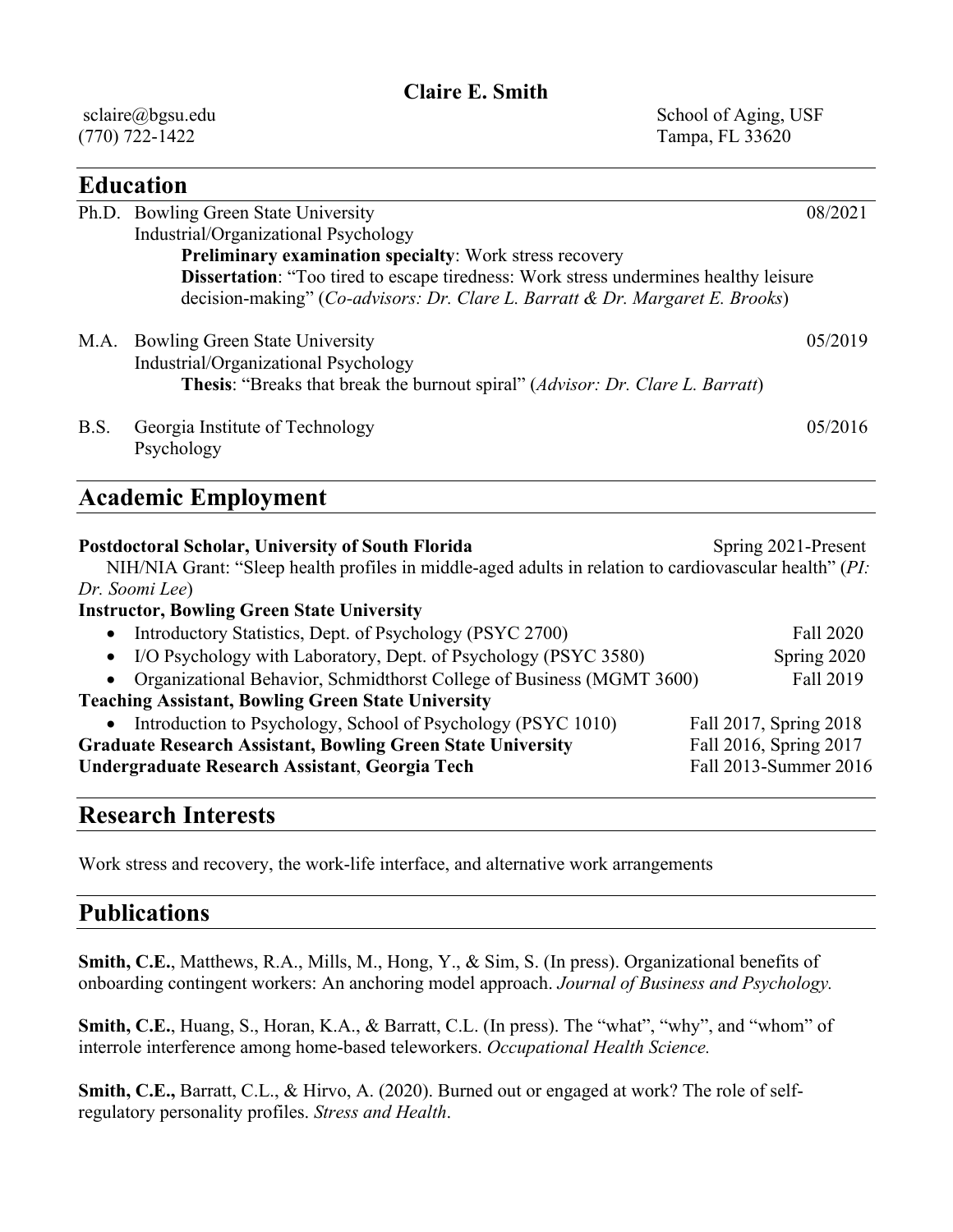McKersie, S., Matthews, R.A., **Smith, C.E.**, Barratt, C.L., & Hill, R.T. (2019). A process model linking family-supportive supervision to employee creativity. *Journal of Occupational and Organizational Psychology, 92*(4), 707-735.

Barratt, C.L., & **Smith, C.E.** (2018). Workplace relationships and social networks. *Industrial and Organizational Psychology*, *11*(3), 510-516.

# **Projects Under Review**

Smith, C.E., Wayne, J.H., Matthews, R., Lance, C., Griggs, T., & Pattie, M. (1<sup>st</sup> revise and resubmit). Stability and change in levels of work-family conflict: A multi-study, longitudinal investigation.

Matthews, R.A., Walsh, B.M, **Smith, C.E**, Whitman, M., & McKersie, S. (1<sup>st</sup> revise and resubmit). "Come on, let's try something else!": Exploring client incivility as a signal for provider creativity.

Henderson, A., & **Smith, C.E.** (2<sup>nd</sup> revise and resubmit). Is presenteeism really detrimental to productivity? Employee motives as the key moderator to the presenteeism productivity debate.

**Smith, C.E., & Lee, S. (Under review). What is (un)healthy sleep? Sleep profiles differentiate** psychological and physical well-being in midlife adults.

Matthews, R.A., Wayne, J.H., **Smith, C.E.**, Casper, W.J., Wang, Y., & Streit, J.M.K. (Under review). Resign or carry on? District and principal leadership as drivers of change in teacher turnover intentions during the COVID-19 crisis: A latent growth model examination.

**Smith, C.E.,** Huang, S., McAbee, S.T., & Albert, M.A. (Under review). Presenteeism pressure: The development of a scale and a nomological network.

**Smith, C.E.**, Samo, A., & Barratt, C.L. (Under review.). Not a one-track mind: After-work thought profiles predict work and well-being variables.

### **Select Projects in Progress**

**Smith, C.E.**, Barratt, C., & Keller, A. (Manuscript preparation.). Breaks that break the burnout spiral: A weekly diary study.

Henderson, A., & **Smith, C.E.**. (Manuscript preparation.). Bi-directional recovery: Reciprocal recovery from home and work stressors.

# **Symposiums and Panels**

**Smith, C.E.**, & Lee, S. (2021, November). Identification of latent sleep profiles in middle-aged adults and connections to well-being. In S. Lee & M.L. Wallace (Chairs), Novel approaches examining sleep health as a marker of successful aging. Accepted to the Annual Conference for the Gerontological Society of America (GSA), Phoenix, AZ.

Lee, S., Gatti, W., **Smith, C.E.**, Hinz, J., Liu, H., & Lubojacky, C. (Virtual, 2020, June). Implementing group projects in online management courses: Lessons learned. Discussion session conducted at the 47th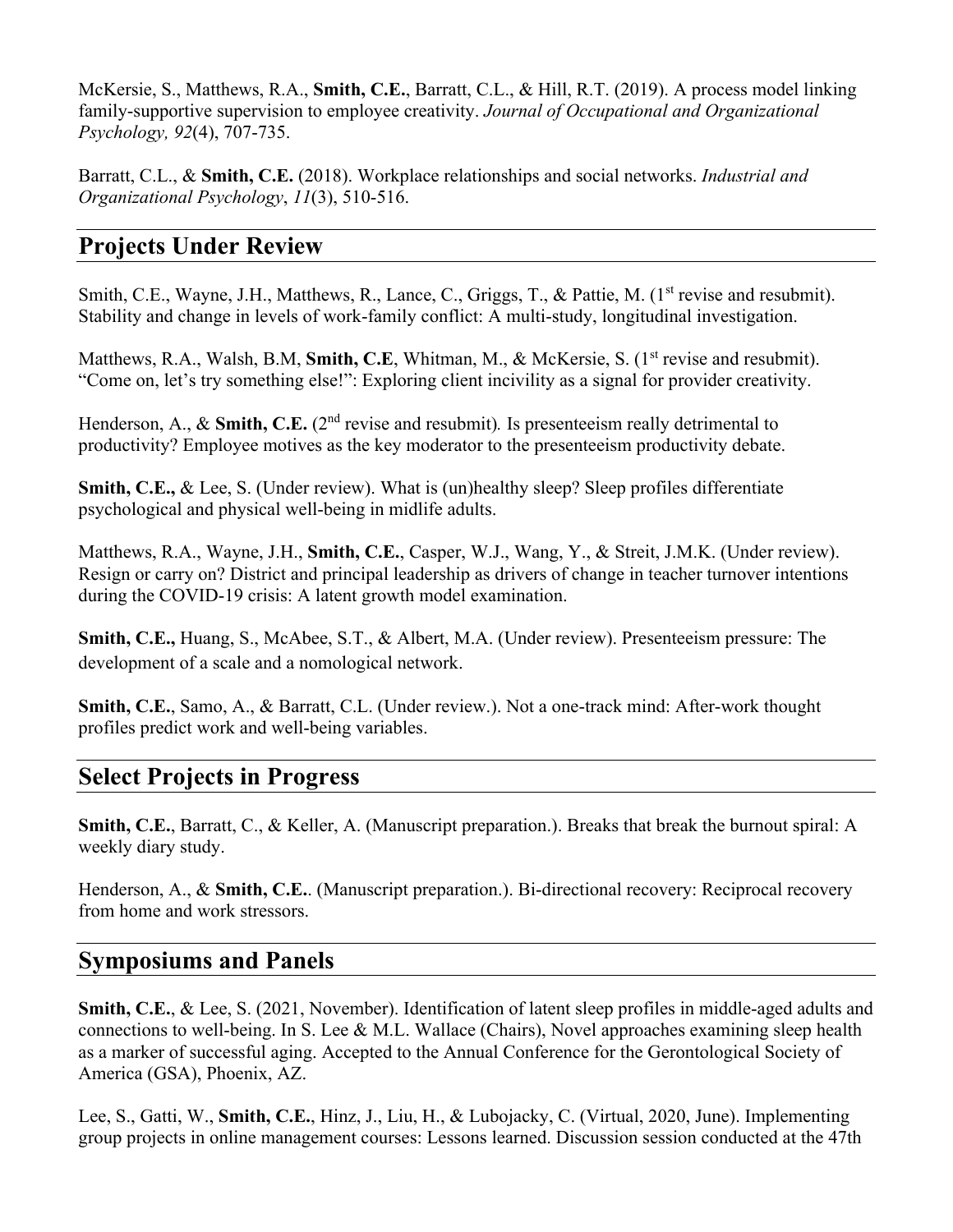Annual Conference for the Management & Organizational Behavior Teaching Society (MOBTS), Fort Wayne, IN.

Albert, M.A., Huang, S., **Smith, C.E.**, & McAbee, S.T. (2020, April). Testing a model of presenteeism behavior: The role of presenteeism pressure. In S. Huang & S.T. McAbee (Chairs), The many faces of work and well-being: Untangling relations between work and health. Symposium presented at the 35<sup>th</sup> Annual Conference for the Society for Industrial and Organizational Psychology (SIOP), Austin, TX.

Hirvo, A., Barratt, C. L., & **Smith, C. E**. (2020, April). Re-examining the personality-counterproductivity relationship with profiles. In C. L. Barratt (Chair), Naughty by nature: An in-depth look at personality's role in employee deviance. Symposium presented at the 35th Annual Conference of the Society for Industrial and Organizational Psychology, Austin, TX.

**Smith, C.E.**, Barratt, C.L., & Hirvo, A. (2019, November). Worker personality profiles predict burnout and engagement. Paper presented at the 13th Work, Stress, & Health Conference, Philadelphia, PA.

**Smith, C.E.** (2019, November). The differential effects of recovery experiences on employee well-being: A meta-analysis. In **C.E. Smith** (Chair), Work stress recovery. Symposium presented at the 13th Work, Stress, & Health Conference, Philadelphia, PA.

**Smith, C.E**., Huang, S., & Barratt, C.L. (2019, April). The what, why, and whom of work-family conflict in home-based teleworkers. In D. Ingels & C. Spitzmueller (Chairs), Blending the boundaries between work and home: New research on boundary theory. Symposium presented at the 34th Annual Conference for the Society for Industrial and Organizational Psychology (SIOP), Washington D.C.

### **Posters**

**Smith, C.E**., Huang, S., Albert, M.A., & McAbee, S.T. (Virtual, 2021, November). Pushed to attend: Does presenteeism pressure predict presenteeism behavior, work engagement, and extra-role behaviors? Paper submitted to the 14th Work, Stress, & Health Conference, Miami, FL.

Barratt, C.L., & **Smith, C.E**. (2021, April). Is mental detachment from work necessary for health? A necessary condition analysis. Poster accepted to the 36<sup>th</sup> Annual Conference for the Society for Industrial and Organizational Psychology (SIOP), New Orleans, LA.

**Smith, C.E.**, Samo, A., & Barratt, C.L. (2020, April). To detach or not to detach? Well, it depends...Poster presented at the 35<sup>th</sup> Annual Conference for the Society of Industrial and Organizational Psychology (SIOP), Austin, TX.

**Smith, C.E.**, Hirvo, A., & Barratt, C.L. (2020, April). Unpacking workplace social support: A policy capturing experiment. Poster presented at the 35<sup>th</sup> Annual Conference for the Society of Industrial and Organizational Psychology (SIOP), Austin, TX.

Brown, E. E., **Smith, C. E**., & Barratt, C. L. (2020, April). Do-it-yourself workplace creativity: Job crafting supplements creative personality. Poster accepted to the 35th Annual Conference of the Society for Industrial and Organizational Psychology, Austin, TX.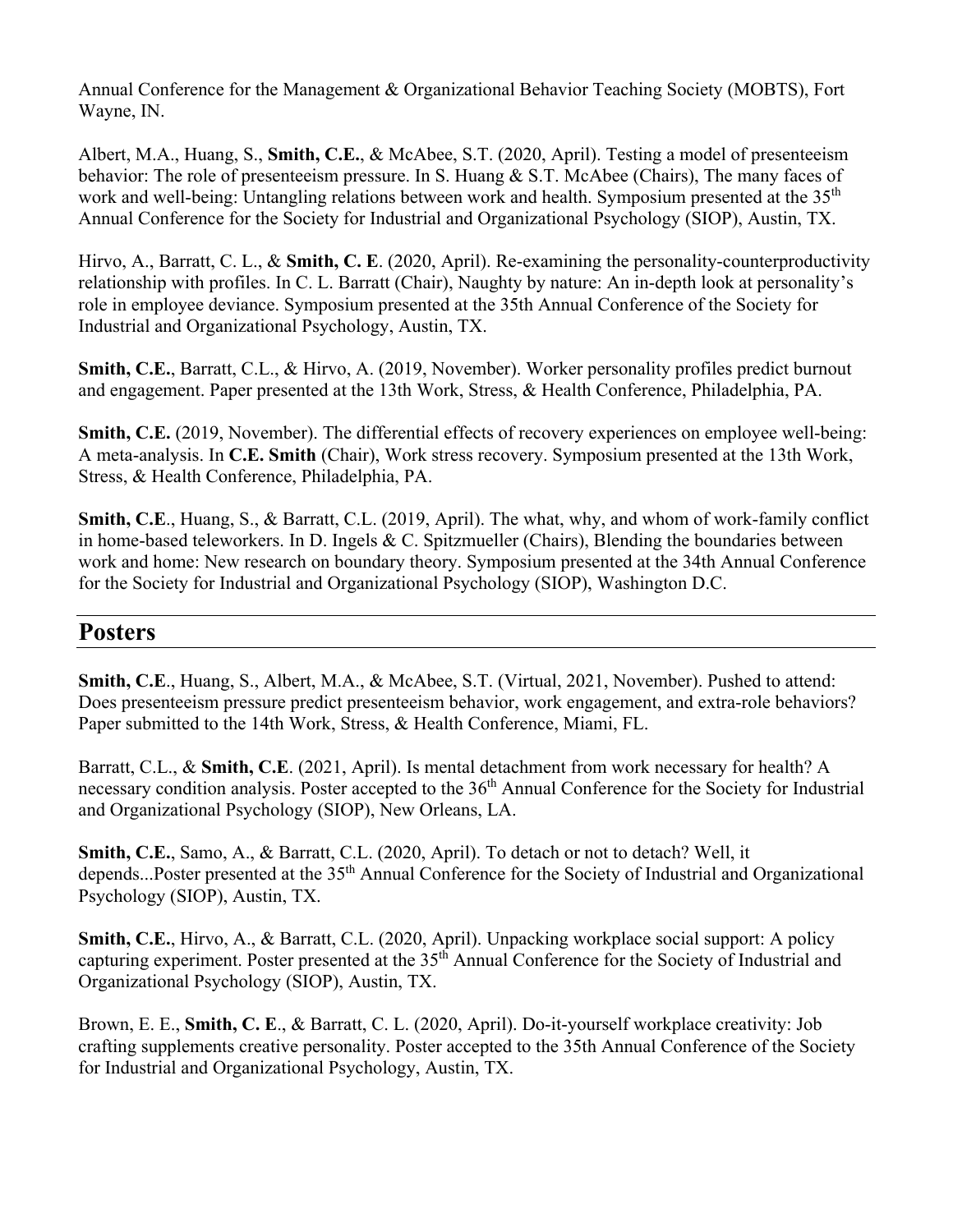**Smith, C.E**., Barratt, C.L., Barlow, K., Page, K.J., & Rospenda, K. (2019, April). Re-examining the relationship between workplace support and harassment. Poster presented at the 34th Annual Conference for the Society for Industrial and Organizational Psychology (SIOP), Washington D.C.

Huang, S., **Smith, C.E.,** Albert, M.A., & McAbee, S.T. (2019, April). Development of scales for presenteeism and presenteeism pressure. Poster presented at the 34th Annual Conference for the Society for Industrial and Organizational Psychology (SIOP), Washington D.C.

Henderson, A., & **Smith, C.E.** (2019, April). Is presenteeism really detrimental to productivity? Employee motives are key. Poster presented at the 34th Annual Conference for the Society for Industrial and Organizational Psychology (SIOP), Washington D.C.

Keller, A. C., Matthews, R. A., & **Smith, C.E.** (2018, June). Time management strategies' hindering effect on adaptation to work interruptions. Paper presented at Institute of Work Psychology International Conference, Sheffield, UK.

**Smith, C.E**., Keller, A.C., & Matthews, R.A. (2018, April). Interruption type & performance: A trade-off between creativity & task completion. Poster presented at the 33nd Annual Conference for the Society for Industrial and Organizational Psychology (SIOP), Chicago, IL.

Weiss, H.M., Merlo, K.L., **Smith, C.E.**, & Cho, W. (2014, October). The use of goals in managing attention resources. Poster presented at Georgia Institute of Technology College of Sciences Colloquium. Atlanta. GA.

#### **Grants and Awards**

| <b>NIH/NIA</b>                                                        |                 |
|-----------------------------------------------------------------------|-----------------|
| · R56 Grant (PI: Lee): "Sleep Health Profiles in Middle-aged Adults   | $(2020-2021)$   |
| in Relation to Cardiovascular Health" (Role: Postdoctoral Researcher) |                 |
| Michael Doherty I-O Research Fund for Dissertations                   | (2020)          |
| Charles E. Shanklin Research Excellence Award, 1 <sup>st</sup> place  | (2020)          |
| $2nd$ place                                                           | (2019)          |
| Bonnie A. Sandman Award for Overall Performance by an I/O Student     | (2019)          |
| Society for Occupational Health Psychology Student Travel Award       | (2019)          |
| Society for Industrial and Organizational Psychology (SIOP):          |                 |
| • International Research and Collaboration Small Grant \$5,000 (PI)   | (Unfunded 2020) |
| NIOSH Education and Research Center                                   |                 |
| · Pilot Research Project Grant, \$7,500 (Role: Co-investigator)       | (Funded 2021)   |
| · Pilot Research Project Grant, \$7,900 (Role: PI)                    | (Unfunded 2018) |
| · Pilot Research Project Grant, \$7,500 (Role: Co-investigator)       | (Funded 2017)   |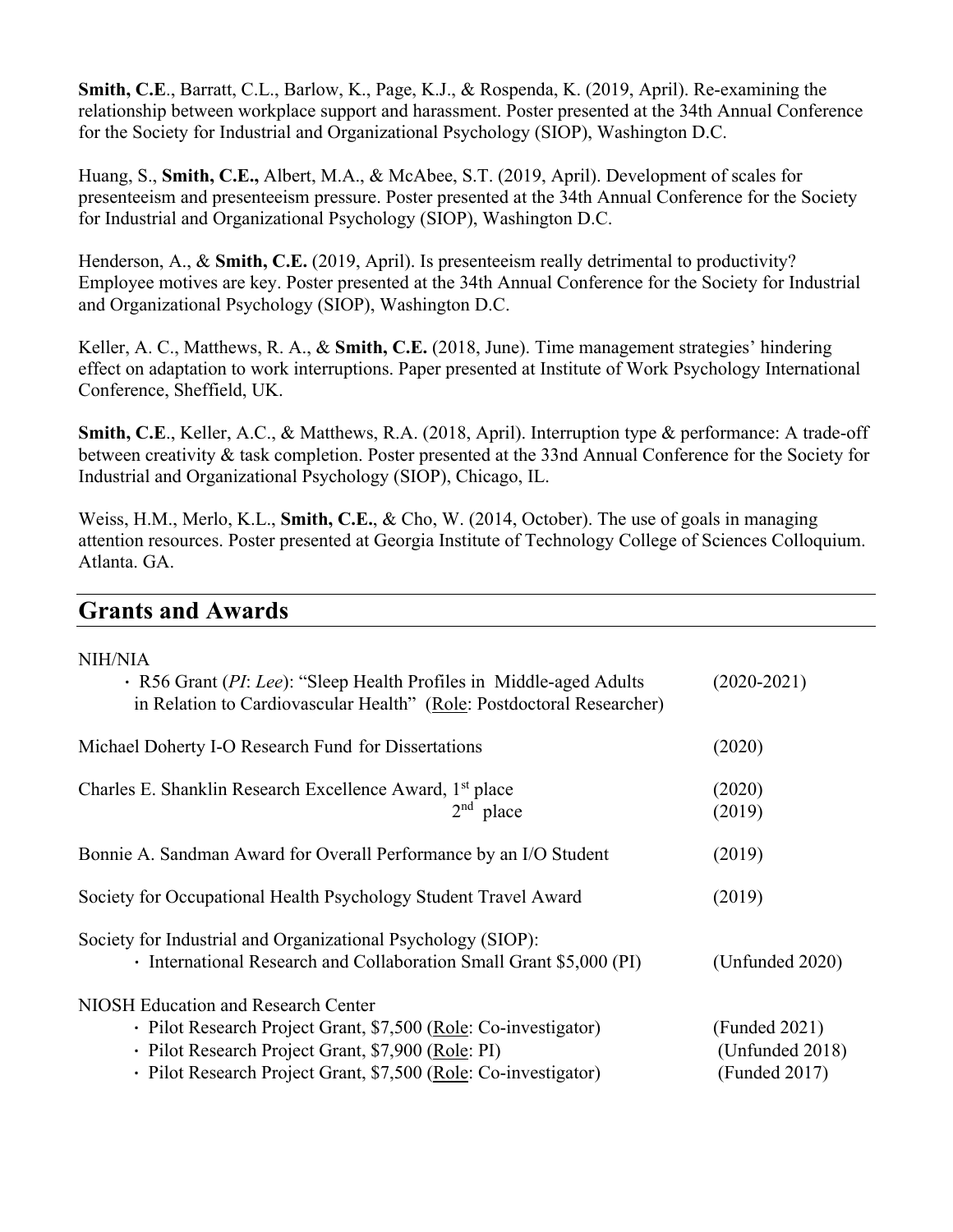| BGSU Institute for Psychological Research & Application:             |               |
|----------------------------------------------------------------------|---------------|
| · Research Enhancement Award \$1,000 (PI)                            | (Funded 2020) |
| · Research Enhancement Award, \$2,500 (PI)                           | (Funded 2017) |
| Sliter Award for Graduate Research in Occupational Health Psychology | (2017)        |
| Georgia Tech, President's Undergraduate Research Grant, \$1,500 (PI) | (Funded 2015) |

### **Invited Talks**

National Institute for Occupational Safety & Health

 *Stress and burnout in home healthcare: Causes, impact, and prevention*, Presented with Clare L. Barratt and William H. O'Brien as part of the National Institute for Occupational Safety & Health's webinar series on worker well-being: Online 2020.

Bowling Green State University

- *Breaks that break the burnout spiral*, Presented as part of BGSU's Shanklin symposium for graduate research excellence: Bowling Green, Ohio 2019
- *The psychology of emotions*, Presented to a BGSU general psychology undergraduate course: Bowling Green, Ohio 2017

### **Technical Reports**

Wise, S., **Smith, C.E.**, Lortie, B., Melick, S., Ron, T., &, McAbee, S., & Zickar, M. (2018). *Item Writing Report for Procter & Gamble Plant Technician Applicant Reaction Survey.* 

**Smith, C.E.,** Parsons, R., & Matthews, R.A. (2017). Stressed but satisfied: Results and implications of a Toledo Bar Association well-being survey. *Toledo Bar Association News, 64*(8), 4-5.

Horan, K., Howald, N., Lortie, B., Gallagher, C., **Smith, C.E**., & Matthews, R.A. (2017). *U.S. Tsubaki Employee Opinion Survey Report*.

### **Professional Experience**

| <b>Institute for Psychological Research and Application BGSU, Director</b>                         | $(May 2017-May 2019)$      |
|----------------------------------------------------------------------------------------------------|----------------------------|
| Communicated with researchers and organizations regarding assessments of job satisfaction,         |                            |
| attitudes, and stress; provided advice and consultation for statistical data analysis; designed    |                            |
| electronic advertisement and outreach materials to clients for consulting projects.                |                            |
| <b>Procter &amp; Gamble, External Consultant</b>                                                   | (September 2017-July 2018) |
| Wrote personality, biodata, and situation judgement test items for a selection tool used for plant |                            |
| technicians. Designed, conducted, and analyzed data from an applicant reaction study, focus        |                            |
| groups, and interviews to make recommendations for a validation study.                             |                            |
| NorthShore Assessment Center, Selected and Trained as an Assessor                                  | (May 2017)                 |
| • Trained to rate performance from direct and video observation and code behavioral data.          |                            |
| Miami-Dade Workers Union, External Consultant                                                      | (May 2017)                 |
| • Reviewed academic literature concerning barriers to recruiting and retaining union members.      |                            |
| Provided recommendations for focus group and survey items addressing these issues.                 |                            |
|                                                                                                    |                            |